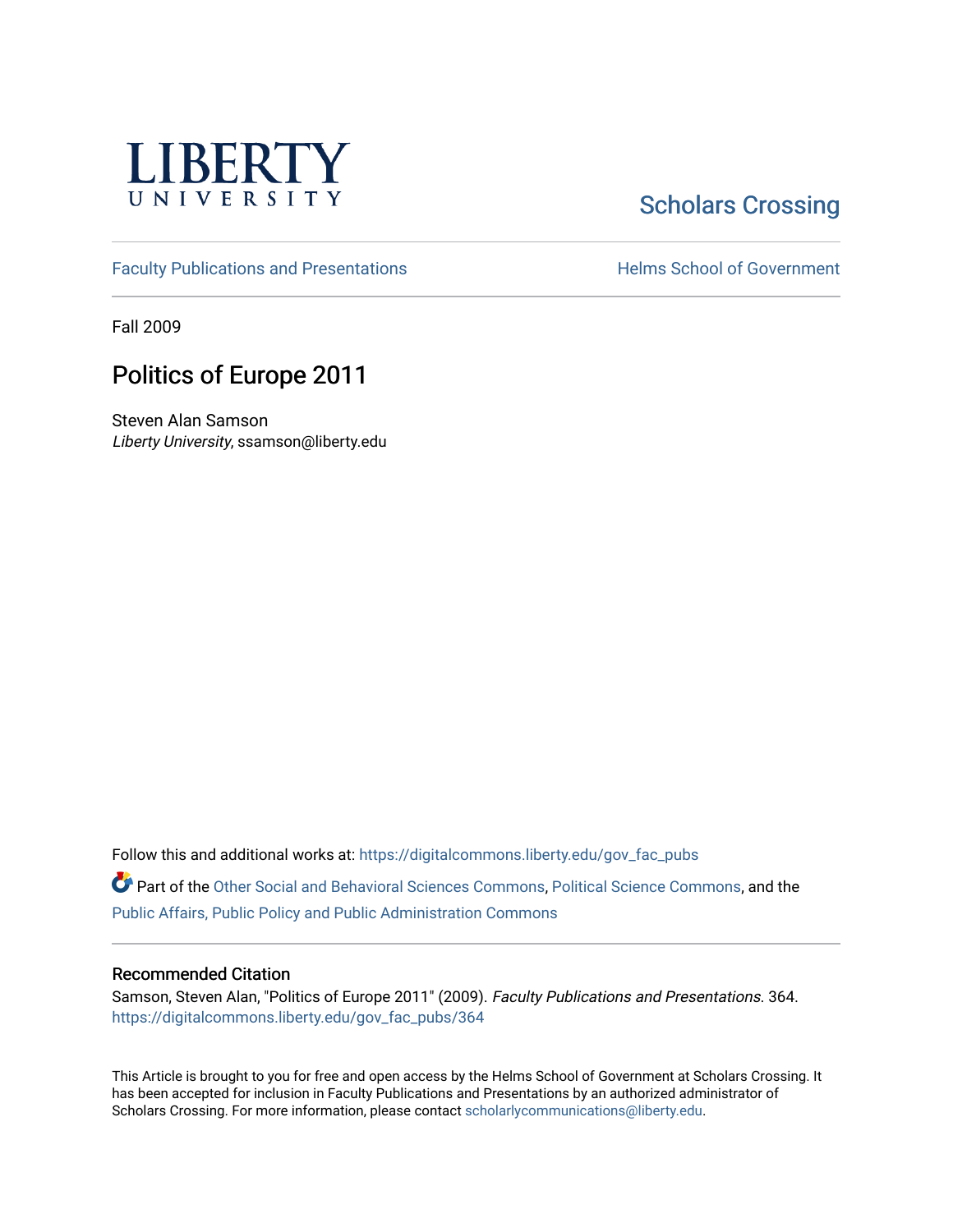# **LIBERTY UNIVERSITY Helms School of Government GOVT 332 – POLITICS OF EUROPE Autumn Semester 2012**

#### **Dr. Steven Alan Samson**

[ssamson@liberty.edu](mailto:ssamson@liberty.edu) 434-592-3689 SLAB 133 **Office Hours** MWF **Office Hours** MWF 08:50-09:40,14:55-15:45, TR 2-4; and by appointment

- **I Course Description** A survey of the political systems of Britain, France, Germany, and Russia, comparing how various forms of government provide for the requirements of their citizens and the tasks of governing.
- **II. Rationale** As the cultural hearth of Christendom, Europe may be described as the historic locus of the political, economic, and increasingly secular development of Western civilization. Europe has also been the strategic focus of the modern international system from the Treaty of Westphalia until recently. Although Europe remains even today a major center of economic activity, political and military leadership has weakened since the Second World War. The Politics of Europe, one of several courses in the comparative politics field, examines Europe's transition from Great Power politics of its imperial past to the technocratic regime of a European Union that seeks to create an integrated economic and political system as demographic winter approaches.
- **III. Prerequisite** GOVT 200, GOVT 210, or GOVT 220

# **IV. Materials List**

Each required book and/or reading will be represented on one or more tests as shown on the Class Schedule. The Kuehnelt-Leddihn, Hancock texts are noted on the Class Schedule by an abbreviation: H. 1 = Hancock, chapter 1.

# **Required**

Blackboard Readings [Blackboard] GOVT 332: Politics of Europe Reader, which contains Study aids **and** Erik von Kuehnelt-Leddihn, The Intelligent American's Guide to Europe: Part I [K. 1-10], Vladimir Bukovsky and Pavel Stroilov, EUSSR [B] Hancock, M. Donald, ed. Politics in Europe: An Introduction To the Politics Of the United Kingdom, France, Germany, Italy, Sweden, Russia, Poland, and The European Union, 4th Edition. ISBN: 978-1933116457 [H. 1-3, 6, 8] Laqueur, Walter. The Last Days of Europe [L. 1-6] Open Europe: [Beyond the European Social Model](http://www.openeurope.org.uk/research/fullbook.pdf) [O] Weigel, George. The Cube and the Cathedral [W]

# **Reserve Desk**

Kuehnelt-Leddihn, Erik von. The Intelligent American's Guide to Europe

# **V. Learning Outcomes**

1. The student will be exposed to a variety of concepts and historical as well as social science approaches to the comparative study of European political institutions.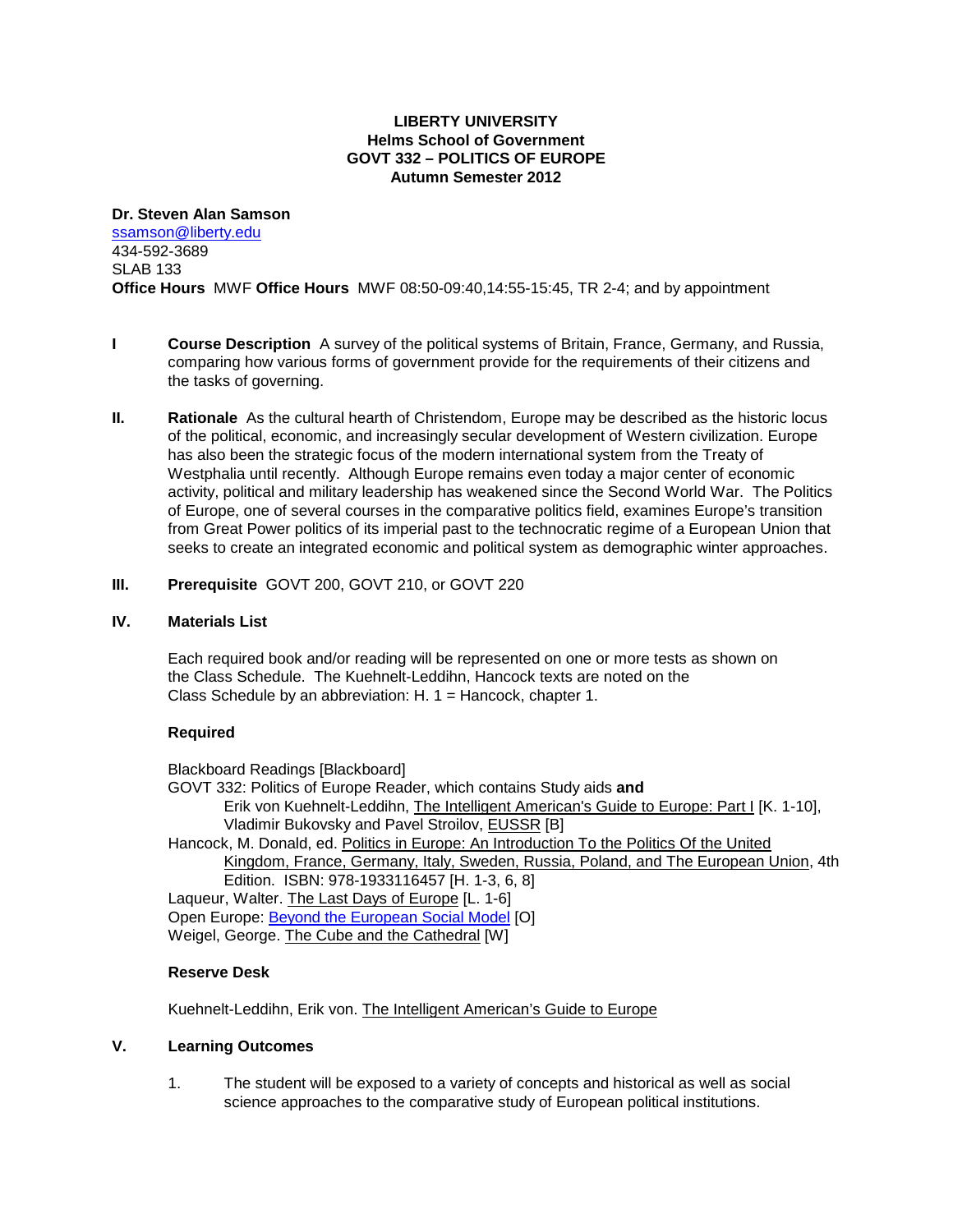- 2. The student will learn how to analyze and compare the history, geography, economies, governing institutions, and political behavior of contemporary European nations, states, and international entities.
- 3. The student will thereby become better equipped to understand, participate in, and evaluate international political processes.

# **VI. Assignments/Requirements**

- 1. **Daily Assignments** Each student is responsible for completing reading assignments prior to class and should keep a loose leaf notebook of class materials. It is suggested that readings and study aids be brought to class.
- 2. **Class Participation** Participation is an essential part of class. Discussion of current events in Europe is strongly encouraged. Impromptu reports from the news or from ongoing research are most welcome. Students should be prepared to discuss the readings.

# **VII. Grading Policies**

- 1. **Tests** Students will be tested on the lecture and reading material through a series of seven tests. With the exception of university-sponsored events and excused illnesses, tests **must** be taken at the scheduled date and time. Each test will include approximately 35 objective questions – true/false, multiple choice, and matching – drawn primarily from the reading. A short essay is included on alternating tests. Completion of the final exam permits the lowest test score (of the first six) to be dropped. Scores are regular tests are 140-126=A, 125-112=B. 111-98=C, 97-84=D, and below 84=F.
- 2. **Map Test** A map test over the countries, capitals, and major features of Europe will be given March 1. The test is worth 100 points. A practice quiz is available at this site: <http://www.ilike2learn.com/ilike2learn/europe.html>
- 3. **Research Paper and Presentation** (60 points): Each student will write a 6-8 page brief research paper and give a 12-20 minute oral presentation in class on a European country, a combination of European microstates, or a European institution. A PowerPoint slide presentation is encouraged. An area study template will be posted on Blackboard to help guide research and organization of the paper. Emphasis should be placed on the historical development, political character, and strategic challenges that have shaped the country or institution. Resources to be consulted include at least two recent books that may be secured from the library or through interlibrary loan, several internet sites (some links are provided on the syllabus), and a relevant chapter from Erik von Kuehnelt-Leddihn's The Intelligent American's Guide to Europe for historical background. A copy of the latter will be kept on three-hour reserve in the library. Topics will be accepted on a first-come, first-served basis. Countries that are covered in textbook case studies (United Kingdom, France, Germany, Russia) are not eligible for this assignment except as they bear on the topic historically, politically, and/or strategically. **Optional**: Up to three students may do a panel discussion of Italy, Sweden, or Poland, which are covered in the textbook. **Resources**: Yahoo.com has a Countries hyperlink on its web page. CIA, State Department, and defense-related publications or websites are good places to start looking. Presentations are graded on a pass/fail basis. The written report is due the day of presentation.
- 4. **Grades** The grading scale is 1000-900=A, 899-800=B, 799-700=C, 699-600=D, 599 and below=F.
- **VIII. Attendance Policies** a) Regular and punctual attendance is required and expected. Three (3) unexcused absences may result in the student's grade being lowered one letter grade. For an excused absence, please e-mail the professor in advance if you must be absent and please explain why. b) Valid excuses include documented medical emergencies and participation in University approved curricular and extracurricular activities (please bring documentation). c)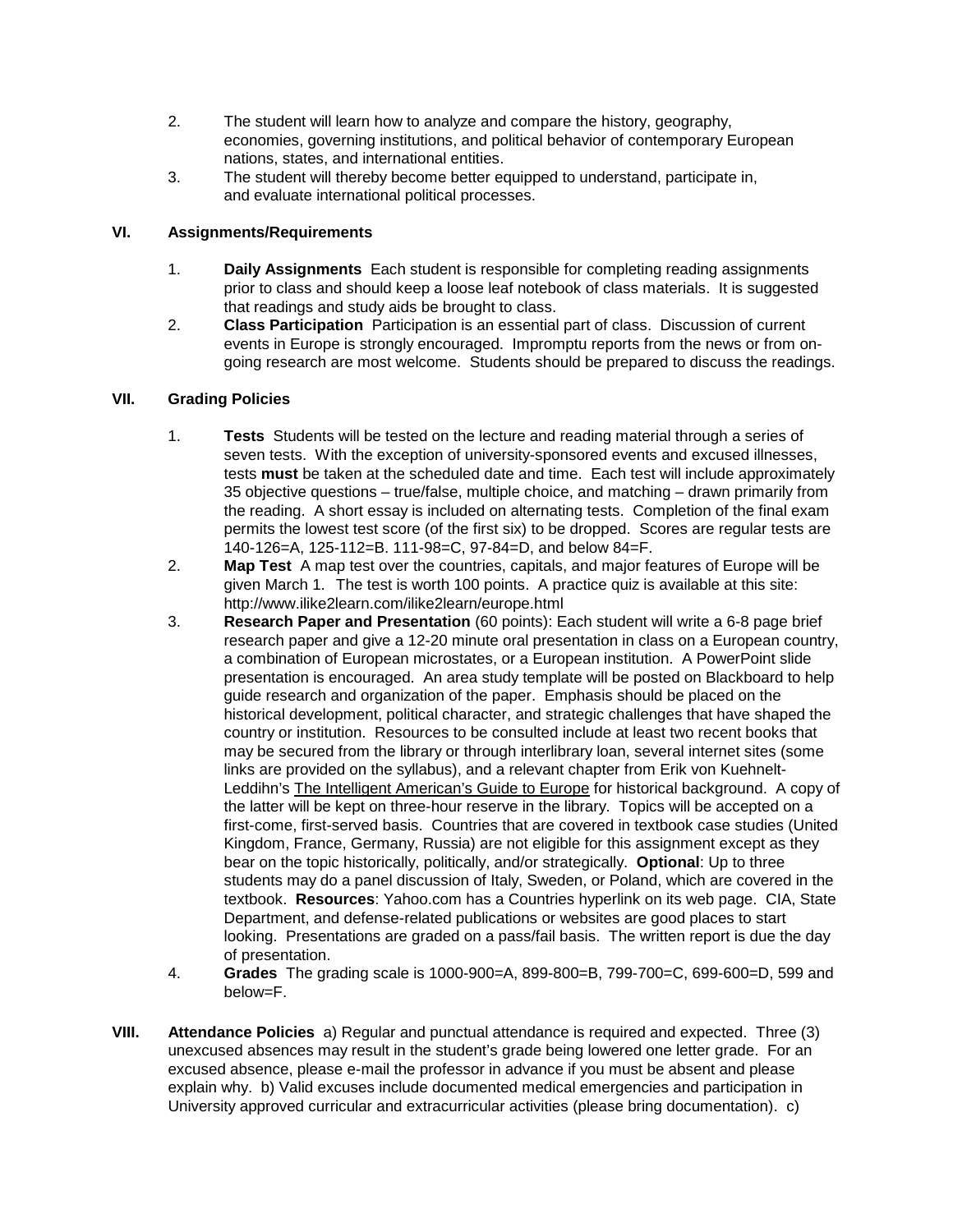Students are responsible for all the material covered in all scheduled class meetings. d) Six intermittent unexcused absences or a prolonged absence without notice to the professor may result in an FN without notice. e) Students who wish to withdraw with a W should contact the professor for his signature no later than the end of October.

NOTE: Although you may not currently be concerned about it, in the near future you will need faculty members to give letters of reference, recommendations for employment, or letters of recommendation for graduate school. Your attendance, punctuality, appearance, and attitude will be areas of interest to those requesting these letters. In addition, some of you will need a security check for your future job. Be aware that cheating and plagiarism are causes for a permanent record being placed in your student folder, which will be consulted during a background security check.

#### **IX. Other Policies**

#### **Dress Code**

Students are expected to come to class dressed in a manner consistent with The Liberty Way.

#### **Honor Code**

We, the students, faculty, and staff of Liberty University, have a responsibility to uphold the moral and ethical standards of this institution and personally confront those who do not.

#### **Academic Misconduct**

Academic misconduct includes: academic dishonesty, plagiarism, and falsification. See The Liberty Way for specific definitions, penalties, and processes for reporting.

#### **Disability Statement**

Students with a documented disability may contact the Office of Disability Academic Support (ODAS) in DH 2016 to make arrangements for academic accommodations. For all disability testing accommodation requests (i.e. quieter environment, extended time, oral testing, etc.) the Tutoring/Testing Center is the officially designated place for all tests administered outside of the regular classroom.

#### **DROP/ADD POLICY**

A Fall/Spring course may be dropped without a grade, tuition, and fee charges within the first five days of the semester. From the sixth day until the end of the tenth week, a Fall/Spring course may be withdrawn with a grade of W or WF

#### **Classroom Policies**

The inappropriate use of technology, such as cell phones, iPods, laptops, calculators, etc. in the classroom is not tolerated. Other disruptive behavior in the classroom is not tolerated. Students who engage in such misconduct will be subject the penalties and processes as written in the Liberty Way**.**

Food is not permitted. Students who are not in appropriate campus attire will **not** be admitted to class. Caps may not be worn in class.

#### **School Policies**

Plagiarism and Multiple Submissions of Papers:

Plagiarism is a serious offense and utilizing the work of others without proper citation is a clear violation of University policy. However, no clear directive has been established within the Helms School of Government as to the permissibility of a student submitting substantially the same paper to satisfy writing requirements in different courses.

Effective spring 2007, any writing assignment required for a Helms School of Government course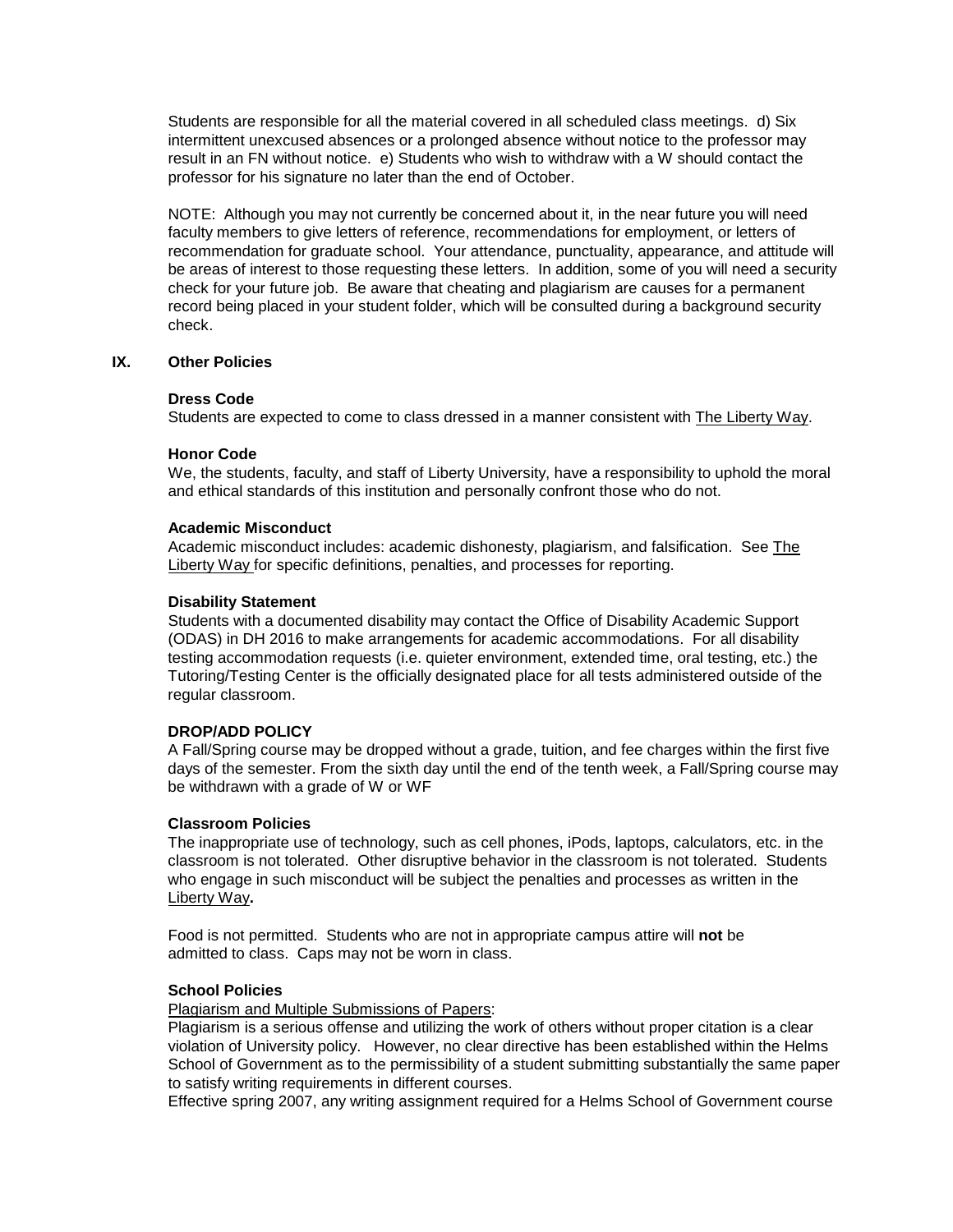must be an original composition drafted specifically for the individual course. When a course requirement in an upper division course builds upon a previously researched topic, and the student desires to utilize his/her prior submission as a foundational document for the new course assignment, he/she may bring a copy of the previous paper to the current professor. The professor will review with the student the additional research and writing elements needed to complete the current assignment without violating this policy.

#### Christian Service:

For those students not already involved in Christian Service, see the professor for details and other information if interested.

# **X. Calendar for the Semester**

# **CLASS SCHEDULE**

(Subject to Revision)

# **Key to Readings**: **Red** = Readings for objective questions are in **Bold** type

Green = Readings posted on Blackboard Blue = Links to Readings on Internet Light Blue = Handouts [S. 1-13]=Readings and/or Study Aids in workbook (sometimes multiple)

#### **Preliminary Reading**:

Scripture Reading: **"And Elisha prayed, and said, LORD, I pray thee, open his eyes, that he may see. And the LORD opened the eyes of the young man; and he saw: and, behold, the mountain** *was* **full of horses and chariots of fire round about Elisha."** – 2 K. 6:17.

Pascal Bruckner, "Europe's Guilty Conscience" <http://www.city-journal.org/printable.php?id=6335> Edward Lucas:<http://online.wsj.com/article/SB10001424052748703466704575489774021664514.html> André Glucksmann:<http://www.city-journal.org/2009/eon0730ag.html> Sandro Magister:<http://chiesa.espresso.repubblica.it/articolo/1338480?eng=y> Marvin Olasky interviews Daniel Pipes:<http://www.danielpipes.org/9252/remaking-a-religion> Christopher Hitchens on Robert Conquest: [http://online.wsj.com/article/SB117046575187596976](http://online.wsj.com/article/SB117046575187596976-search.html?KEYWORDS=Hitchens&COLLECTION=wsjie/6month#printMode) [search.html?KEYWORDS=Hitchens&COLLECTION=wsjie/6month#printMode](http://online.wsj.com/article/SB117046575187596976-search.html?KEYWORDS=Hitchens&COLLECTION=wsjie/6month#printMode)

#### **Collateral**:

Andrew Klavan, "History of Western Civilization in 2½ Minutes" <http://frontpagemag.com/2011/01/17/the-history-of-western-culture-in-2-12-minutes/> Hans Rosling's 200 Countries, 200 Years, 4 Minutes [http://news.yahoo.com/s/yblog\\_thelookout/watch-200-years-of-history-in-5-minutes](http://news.yahoo.com/s/yblog_thelookout/watch-200-years-of-history-in-5-minutes) Speech by Czech President Vaclav Klaus to the European Parliament, February 19, 2009 <http://www.youtube.com/watch?v=ljAANHPkrAE> Response by Nigel Farage <http://www.youtube.com/watch?v=Drsw55hY45Q&feature=related>

### **PART ONE: EUROPE IN THE ROUND (January 18-February 1)**

#### **Required**: **K. 1-10**; **Slides**

**Michael Heffernan**, The Meaning of Europe, pp. 23-45 (handout) Ralph Raico, "The European Miracle":<http://mises.org/story/2404> Benedict XVI: [http://www.firstthings.com/article.php3?id\\_article=70](http://www.firstthings.com/article.php3?id_article=70) Ambrose Evans-Pritchard: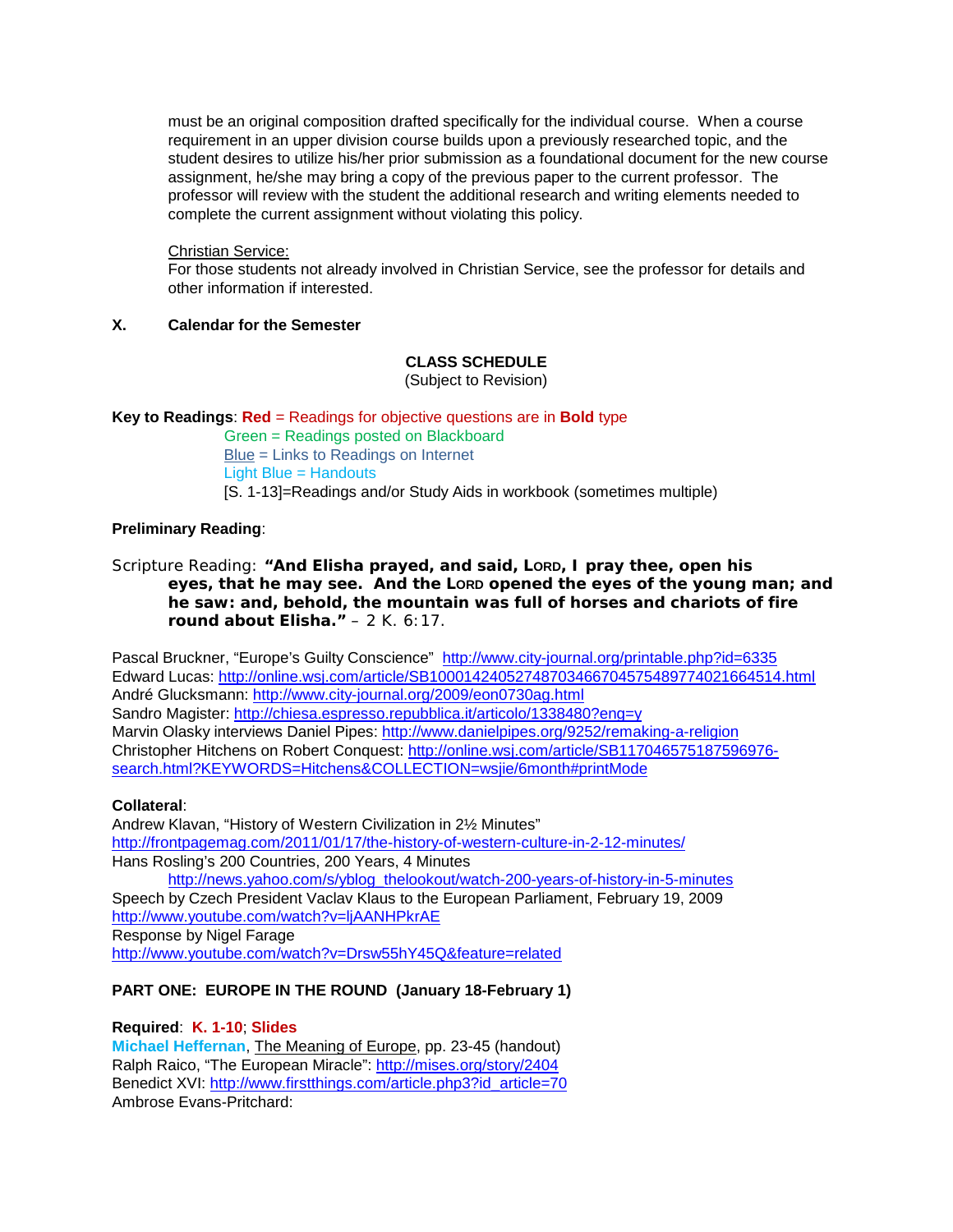<http://www.telegraph.co.uk/finance/economics/5245757/Europes-age-crisis-begins-to-bite.html> Spengler on Russia: [http://www.atimes.com/atimes/Central\\_Asia/JH19Ag04.html](http://www.atimes.com/atimes/Central_Asia/JH19Ag04.html) Barry Rubin:<http://pajamasmedia.com/blog/denmark-al-qaedas-new-itsy-bitsy-satan/> Alyssa A. Lappen, "Though Europe Rots, We Must Defend the West" <http://pajamasmedia.com/blog/though-europe-rots-we-must-defend-the-west/?singlepage=true> Jeff Myers (Blackboard) Victor Davis Hanson (Blackboard) Map Exercises Selection of Countries for Area Studies

**Collateral**: Hans Rosling's 200 Countries, 200 Years, 4 Minutes

[http://news.yahoo.com/s/yblog\\_thelookout/watch-200-years-of-history-in-5-minutes](http://news.yahoo.com/s/yblog_thelookout/watch-200-years-of-history-in-5-minutes)

Paul Belien, "How Flanders Helped Shape Freedom in America"

<http://www.brusselsjournal.com/node/58>

Philip Stephens:

[http://www.ft.com/cms/s/0/463bc8aa-6a17-11dd-83e8-0000779fd18c.html?nclick\\_check=1](http://www.ft.com/cms/s/0/463bc8aa-6a17-11dd-83e8-0000779fd18c.html?nclick_check=1) Russell Shorto: [http://www.nytimes.com/2008/06/29/magazine/29Birth](http://www.nytimes.com/2008/06/29/magazine/29Birth-t.html?_r=2&ref=todayspaper&oref=slogin&oref=slogin)t.html? r=2&ref=todayspaper&oref=slogin&oref=slogin Herbert E. Meyer:<http://www.siegeofwesternciv.com/Europeletter.htm> For a Bit of Comic Relief:<http://www.brusselsjournal.com/node/3459/print>

FIRST TEST (February 8): K. 1-10, Heffernan

# **PART TWO: UNITED KINGDOM (February 1-17)**

**Required**: **H. 1**; **K. 11-12 Britain, Ireland**; **Slides Charles Colson**, "The Great Proposal" (Blackboard) Peter Hitchens <http://search.barnesandnoble.com/The-Abolition-of-Britain/Peter-Hitchens/e/9781893554399#CHP> (Click on "read a sample chapter") Dan Hannan:<http://pajamasmedia.com/blog/dan-hannan-leading-europes-dramatic-shift-to-the-right/> Christopher Hitchens, "Almost Noble" (on Tony Blair) <http://www.theatlantic.com/magazine/archive/2010/10/almost-noble/8211> William Anthony Hay: "The Geopolitics of Europe" (Blackboard) Roger Scruton, "The Common Law Between England and America" <http://www.firstprinciplesjournal.com/articles.aspx?article=1435&theme=home&loc=b> Adrian Michaels, "What Is This Place Called Europe?" <http://www.telegraph.co.uk/news/worldnews/europe/6180958/What-is-this-place-called-Europe.html> **Collateral**: Mats Persson, "Remember This?" (opting out of EU controls) <http://www.spectator.co.uk/coffeehouse/6632468/remember-this.thtml> Duncan Gardham: [http://www.telegraph.co.uk/news/uknews/terrorism-in-the-uk/6154509/Airline-terror](http://www.telegraph.co.uk/news/uknews/terrorism-in-the-uk/6154509/Airline-terror-trial-US-undermined-British-investigation.html)[trial-US-undermined-British-investigation.html](http://www.telegraph.co.uk/news/uknews/terrorism-in-the-uk/6154509/Airline-terror-trial-US-undermined-British-investigation.html) Peter Hitchens: [http://www.dailymail.co.uk/debate/columnists/article-1211409/PETER-HITCHENS-](http://www.dailymail.co.uk/debate/columnists/article-1211409/PETER-HITCHENS-Windfarms-We-use-hamsters-treadmills.html)[Windfarms-We-use-hamsters-treadmills.html](http://www.dailymail.co.uk/debate/columnists/article-1211409/PETER-HITCHENS-Windfarms-We-use-hamsters-treadmills.html) Melanie Phillips on Londonistan and "Walking into Islamisation" [http://article.nationalreview.com/?q=M2I4ZTIzNGY1ZjkzYjU4ZjU5NjA3NTQ4MjBlNTk3NWQ=](http://article.nationalreview.com/?q=M2I4ZTIzNGY1ZjkzYjU4ZjU5NjA3NTQ4MjBlNTk3NWQ) Roger Scruton Interview:<http://www.philosophypress.co.uk/?p=15> Dinner in the Presence of Lady Thatcher, October 27, 2008

<http://www.brugesgroup.com/mediacentre/speeches.live?article=14035>

**SECOND TEST** (February 24): H. 1, K. 11-12, Slides, Colson; **Short Essay**: Heffernan, Raico, Benedict XVI, Evans-Pritchard, Spengler, Rubin, Lappen, Storhaug, Myers, Hanson, Colson, P. Hitchens, Hannan, C. Hitchens, Hay, Scruton, Michaels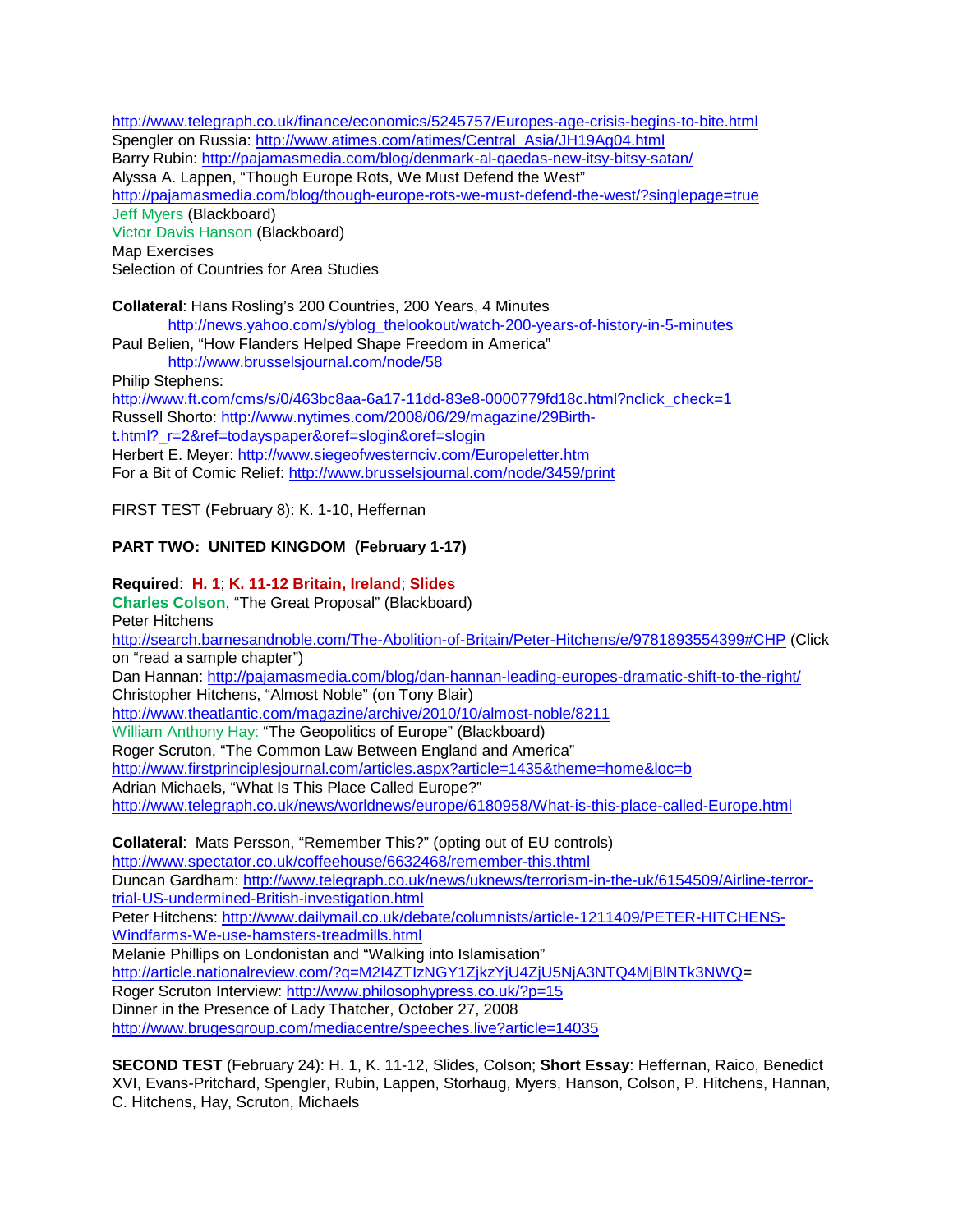# **PART THREE: FRANCE (February 22-March 3)**

**Required**: **H. 2**; **K. 33 France**; **Slides Pierre Manent** <http://www.thefreelibrary.com/Current+problems+of+European+democracy-a099699586> **Interview with Pierre Manent**:<http://galliawatch.blogspot.com/2007/12/reason-for-nations.html> **Chantal Delsol**, Unjust Justice (excerpts) Terrorism in Italy:<http://www.israelnationalnews.com/News/News.aspx/127247> Mario Monti: [http://www.telegraph.co.uk/finance/economics/6183857/EU-faces-existential-danger-from](http://www.telegraph.co.uk/finance/economics/6183857/EU-faces-existential-danger-from-economic-crisis.html)[economic-crisis.html](http://www.telegraph.co.uk/finance/economics/6183857/EU-faces-existential-danger-from-economic-crisis.html) Mats Persson, "The EU Should Impose Sanctions on Gaddafi's Libya" <http://www.spectator.co.uk/coffeehouse/6725458/time-for-eu-sanction-on-gaddafis-libya.thtml> **Collateral**: Violence en France? Article and video:<http://www.brusselsjournal.com/node/4083>

MAP TEST: March 3 THIRD TEST: March 8

# **PART FOUR: GERMANY (March 8-24)**

# **Required**: **H. 3**; **K. 16 The Germanys, 27 The Late Habsburg Monarchy**; **Slides** Michael Binyon (2 pieces) <http://www.timesonline.co.uk/tol/news/politics/article6829735.ece> [http://www.timesonline.co.uk/tol/comment/columnists/guest\\_contributors/article6829716.ece](http://www.timesonline.co.uk/tol/comment/columnists/guest_contributors/article6829716.ece) Erik von Kuehnelt-Leddihn on the German Resistance (Blackboard) Jerry Salyer on Beate Ruhm von Oppen and Helmuth James von Moltke <http://www.brusselsjournal.com/node/4075> J. Christian Adams, "The White Rose: An Anniversary of Three Executions" <http://pajamasmedia.com/blog/the-white-rose-an-anniversary-of-three-executions/?singlepage=true> Stephen Brown, "Germany's Intifada" <http://www.frontpagemag.com/Articles/Read.aspx?GUID=7E34D79C-D2A7-4709-B7BE-1CDD528A9B1F> Claire Berlinski, "Weimar Istanbul" [http://city-journal.org/2010/20\\_4\\_weimar-city.html](http://city-journal.org/2010/20_4_weimar-city.html)

**Collateral**: Robert Conquest, "German Economic Policy and the Euro, 1999-2010" (Executive Summary) <http://www.brugesgroup.com/germaneconomicpolicyandtheeuro.pdf> Soviet documents on Germany, The German Resistance Memorial Center, Freya von Moltke, "All European Life Died in Auschwitz" (anonymous) <http://www.timesonline.co.uk/tol/news/politics/article6829416.ece> [http://www.gdw-berlin.de/bio/ausgabe\\_mit-e.php?id=314](http://www.gdw-berlin.de/bio/ausgabe_mit-e.php?id=314) <http://www.fembio.org/english/biography.php/woman/biography/freya-graefin-von-moltke> <http://www.science.co.il/arab-israeli-conflict/Articles/Rodriguez-2005-09-23.asp>

SPRING BREAK: March 15, 17 FOURTH TEST: March 29

# **PART FIVE: RUSSIA (March 24-April 7)**

**Required**: **H. 6**; **K. 26 The Russians and the Soviet Union**; **Slides Nicholas Eberstadt**:<http://www.worldaffairsjournal.org/2009%20-%20Spring/full-Eberstadt.html> Valeria Novodvorskaya, "The Death of Illusions" <http://frontpagemag.com/2011/01/03/the-death-of-illusions/print/> André Glucksmann, "Guilty of Being Right" <http://city-journal.org/2010/eon1228ag.html>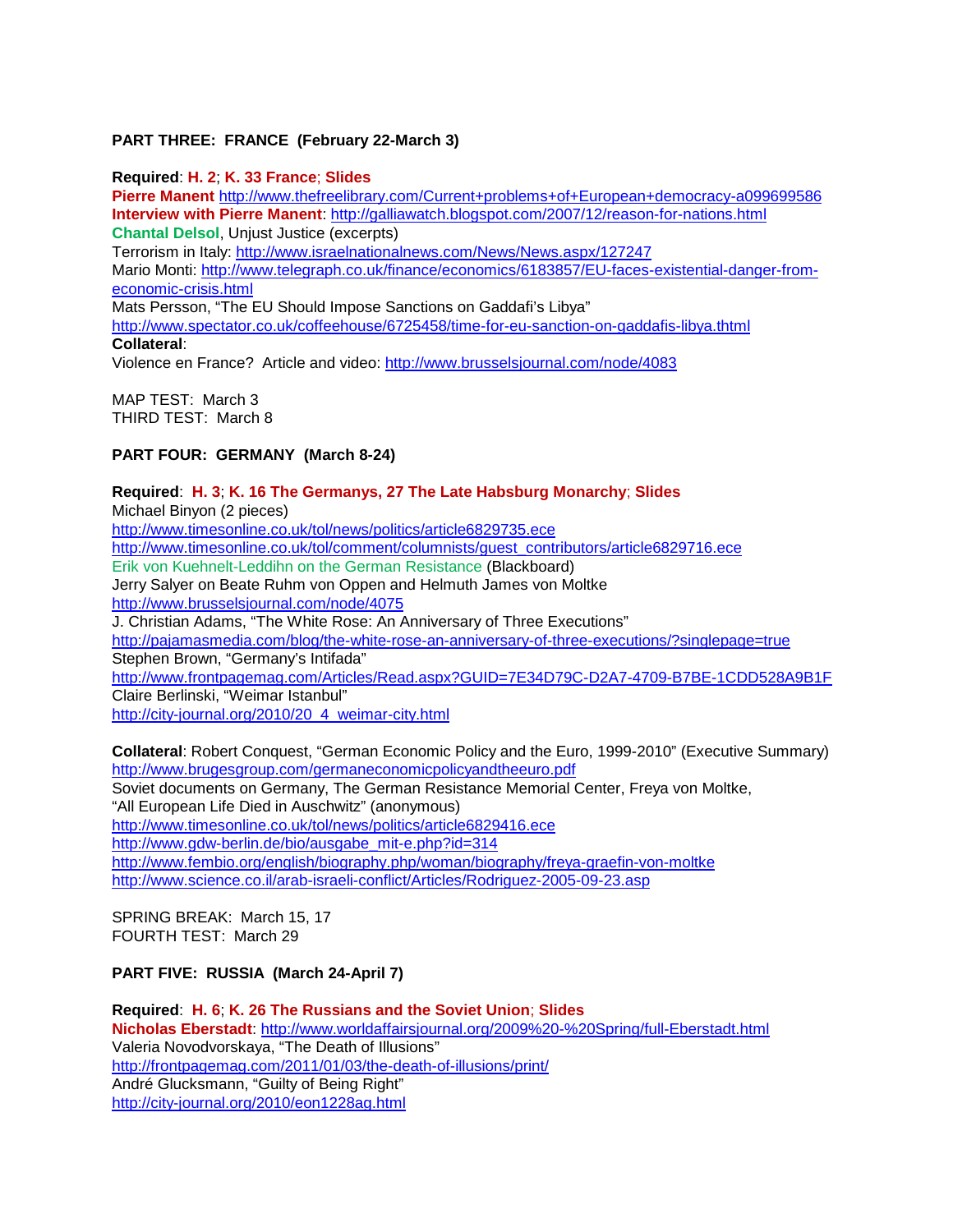Jason Bush, "Farming Makes a Comeback"

<http://www.spiegel.de/international/business/0,1518,583314,00.html>

Ion Pacepa, "Russian Footprints"

<http://www.nationalreview.com/articles/218533/russian-footprints/ion-mihai-pacepa>

Julia Latynina on Putin's Russia:

[http://www.washingtonpost.com/wp-dyn/content/article/2008/06/20/AR2008062002596\\_pf.html](http://www.washingtonpost.com/wp-dyn/content/article/2008/06/20/AR2008062002596_pf.html) "Julia Latynina on Russia's Squandered Billions"

<http://www.theotherrussia.org/2010/03/26/yulia-latynina-on-russias-squandered-billions/>

Pavel Stroilov:<http://www.frontpagemag.com/readArticle.aspx?ARTID=36211>

Vladimir Bukovsky: [http://www.frontpagemag.com/Articles/Read.aspx?GUID=FAFBC6E1-E810-4A0B-](http://www.frontpagemag.com/Articles/Read.aspx?GUID=FAFBC6E1-E810-4A0B-9011-C6825DCCCB45)[9011-C6825DCCCB45](http://www.frontpagemag.com/Articles/Read.aspx?GUID=FAFBC6E1-E810-4A0B-9011-C6825DCCCB45)

Interview with Pavel Stroilov:<http://97.74.65.51/readArticle.aspx?ARTID=36387> Operation Keelhaul: [http://en.wikipedia.org/wiki/Operation\\_Keelhaul](http://en.wikipedia.org/wiki/Operation_Keelhaul)

**Collateral**: Pavel Stroilov interview (Romania): [http://english.hotnews.ro/stiri-top\\_news-6209804-russian](http://english.hotnews.ro/stiri-top_news-6209804-russian-dissident-who-copied-the-gorbachev-foundations-archive-mitterrand-and-gorbachev-wanted-the-european-socialist-union-thatcher-opposed-germanys-reunification.htm)[dissident-who-copied-the-gorbachev-foundations-archive-mitterrand-and-gorbachev-wanted-the](http://english.hotnews.ro/stiri-top_news-6209804-russian-dissident-who-copied-the-gorbachev-foundations-archive-mitterrand-and-gorbachev-wanted-the-european-socialist-union-thatcher-opposed-germanys-reunification.htm)[european-socialist-union-thatcher-opposed-germanys-reunification.htm](http://english.hotnews.ro/stiri-top_news-6209804-russian-dissident-who-copied-the-gorbachev-foundations-archive-mitterrand-and-gorbachev-wanted-the-european-socialist-union-thatcher-opposed-germanys-reunification.htm) Arthur Chrenkoff, "Still Dis-Putin' History After All These Years" [http://pajamasmedia.com/blog/still-dis](http://pajamasmedia.com/blog/still-dis-putin%e2%80%99-history-after-all-these-years/?print=1)[putin%e2%80%99-history-after-all-these-years/?print=1](http://pajamasmedia.com/blog/still-dis-putin%e2%80%99-history-after-all-these-years/?print=1) Spengler (David P. Goldman): "Russia's *Hudna* with the Muslim World" [http://www.atimes.com/atimes/Central\\_Asia/IB21Ag01.html](http://www.atimes.com/atimes/Central_Asia/IB21Ag01.html) Solzhenitsyn: Panel Discussion:<http://www.frontpagemag.com/readArticle.aspx?ARTID=33533> A Tribute to Aleksandr I. Solzhenitsyn:<http://www.brusselsjournal.com/node/3446/print> Interview and Video: [http://www.russiablog.org/2007/07/alexander\\_solzhenitsyn\\_on\\_demo.php](http://www.russiablog.org/2007/07/alexander_solzhenitsyn_on_demo.php) Michael Roskin, Rebirth of East Europe, ch. 10

FIFTH TEST (April 12): H. 6, K. 26, Eberstadt

# **PART SIX: PAST AND PRESENT EUROPEAN UNIONS (April 7-14)**

Why and how has a union that was created to serve interlocking German and French purposes come to have a life of its own, and come to command the allegiance of all the politicians—except a few mavericks of no account—of the whole of Europe?

The answer, I think, is obvious: the European Union is like a giant pension fund for defunct politicians, who either cannot get elected in their own countries or are tired of the struggle to do so. It is a way for politicians to remain important and powerful, at the center of a web of patronage, after their defeat or loss of willingness to expose themselves to the rigors of the electoral process. One of the characteristics of modern political life is its professionalization, such that it attracts mainly the kind of people with so great an avidity for power and self-importance that they do not mind very much the humiliations of the public exposure to which they are inevitably subjected. They are increasingly like Lloyd George, the British Prime Minister, of whom John Maynard Keynes was once asked what he thought about when he was alone in a room. "When Lloyd George is alone in a room," replied Keynes, "there's nobody there."-Theodore Dalrymple (Anthony Daniels), *The New Vichy Syndrome* (2010), pp. 94-95.

**Required**: **H. 8.1, 8.5**; **Bukovsky** [B] **EUSSR**; **Jack Rakove**: **Slides**

Go to Academic OneFile: Author (au) Rakove; Keyword (ke) Floundering; Keyword (ke) Fathers Daniel Hannan:<http://online.wsj.com/article/SB10001424052748703559604576176620582972608.html> Gary North:<http://www.lewrockwell.com/north/north381.html> Jamie Glazov interviews Pavel Stroilov about the fall of the Berlin Wall: <http://frontpagemag.com/2009/10/22/when-the-berlin-wall-fell-by-jamie-glazov/> Bukovsky interview: "How Putin is Separating America from Europe" [http://frontpagemag.com/2009/10/29/how-putin-is-separating-america-from-europe-by-konstantin](http://frontpagemag.com/2009/10/29/how-putin-is-separating-america-from-europe-by-konstantin-preobrazhensky/)[preobrazhensky/](http://frontpagemag.com/2009/10/29/how-putin-is-separating-america-from-europe-by-konstantin-preobrazhensky/)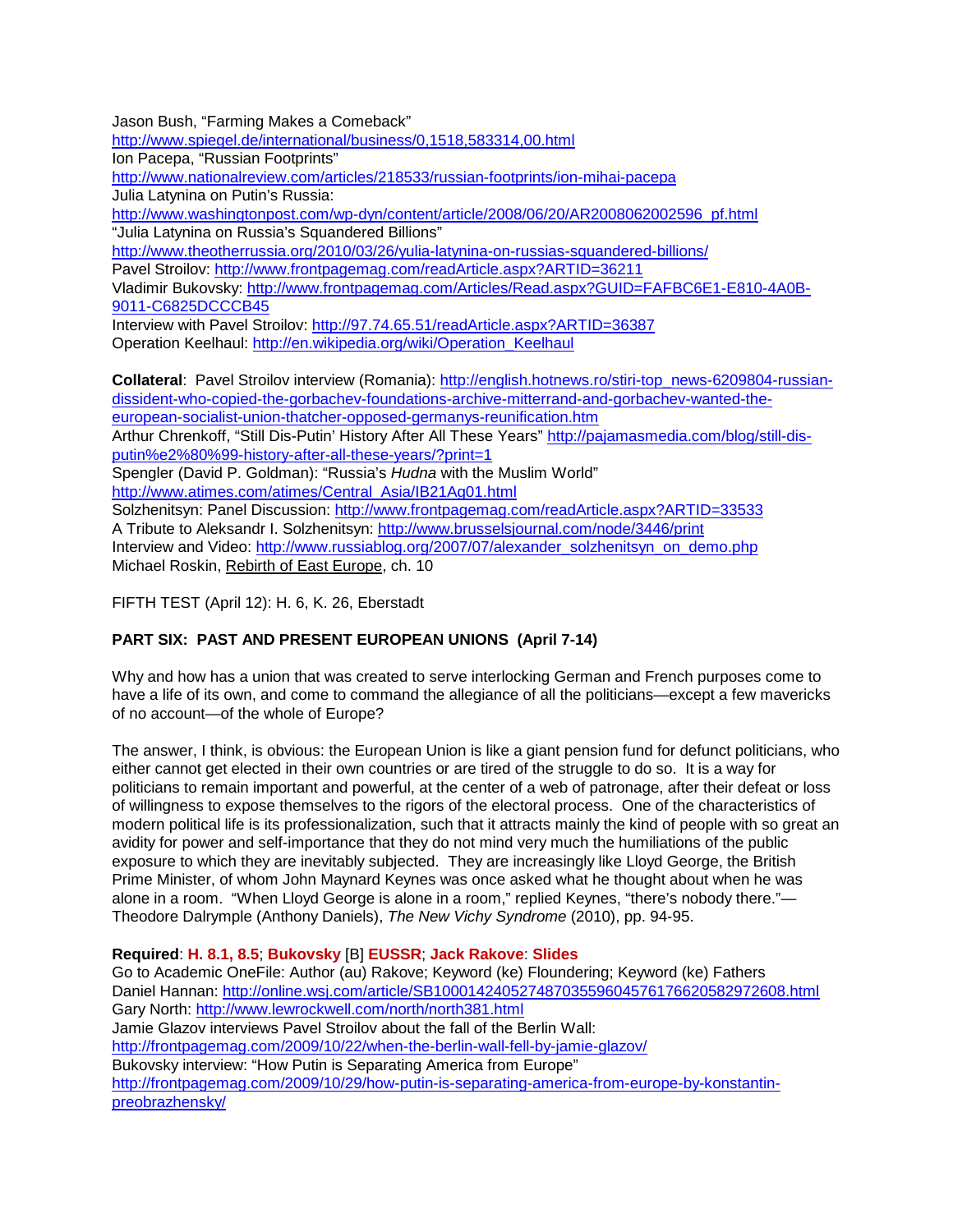Interview with Pavel Stroilov on the Gorbachev Foundation archives

[http://english.hotnews.ro/stiri-top\\_news-6209804-russian-dissident-who-copied-the-gorbachev](http://english.hotnews.ro/stiri-top_news-6209804-russian-dissident-who-copied-the-gorbachev-%20foundations-archive-mitterrand-and-gorbachev-wanted-the-european-socialist-union-thatcher-opposed-germanys-reunification.htm)[foundations-archive-mitterrand-and-gorbachev-wanted-the-european-socialist-union-thatcher-opposed](http://english.hotnews.ro/stiri-top_news-6209804-russian-dissident-who-copied-the-gorbachev-%20foundations-archive-mitterrand-and-gorbachev-wanted-the-european-socialist-union-thatcher-opposed-germanys-reunification.htm)[germanys-reunification.htm](http://english.hotnews.ro/stiri-top_news-6209804-russian-dissident-who-copied-the-gorbachev-%20foundations-archive-mitterrand-and-gorbachev-wanted-the-european-socialist-union-thatcher-opposed-germanys-reunification.htm)

Oleg Atbashian, "Want a Financial Crisis? Impose 'Fairness'?

<http://pajamasmedia.com/blog/want-a-financial-crisis-impose-fairness/?print=1>

**Collateral**: Bukovsky, "The Peace Movement and the Soviet Union" (Blackboard) Bukovsky on Biden:<http://www.frontpagemag.com/readArticle.aspx?ARTID=32617>

Review of Kagan:

[http://www.brothersjudd.com/index.cfm/fuseaction/reviews.detail/book\\_id/1263/Of%20Paradise%20.htm](http://www.brothersjudd.com/index.cfm/fuseaction/reviews.detail/book_id/1263/Of%20Paradise%20.htm) Timothy Garton Ash: [http://www.prospect-magazine.co.uk/article\\_details.php?id=8214](http://www.prospect-magazine.co.uk/article_details.php?id=8214) European Treaty-Constitution:<http://www.brugesgroup.com/mediacentre/comment.live?article=4014>

# **PART SEVEN: CURRENT TRENDS (April 14-21)**

**Required**: **Weigel** [W]; **Slides**

**James Kurth**: <http://www.fpri.org/orbis/5003/kurth.europeidentity.pdf>

Heinsohn Interview: <http://gatesofvienna.blogspot.com/2007/06/continent-of-losers.html>

**Geert Wilders**, "The Failure of Multiculturalism and How to Turn the Tide"

[http://www.andrewbostom.org/blog/2011/03/26/geert-wilders-in-rome-defending-the-west-from-cultural](http://www.andrewbostom.org/blog/2011/03/26/geert-wilders-in-rome-defending-the-west-from-cultural-relativism-and-jihad/)[relativism-and-jihad/](http://www.andrewbostom.org/blog/2011/03/26/geert-wilders-in-rome-defending-the-west-from-cultural-relativism-and-jihad/)

Melanie Phillips:<http://www.melaniephillips.com/articles-new/?p=611>

Spengler on Depopulation (Blackboard)

Andrew Neather: [http://www.telegraph.co.uk/news/newstopics/politics/lawandorder/6418456/Labour](http://www.telegraph.co.uk/news/newstopics/politics/lawandorder/6418456/Labour-wanted-mass-immigration-to-make-UK-more-multicultural-says-former-adviser.html)[wanted-mass-immigration-to-make-UK-more-multicultural-says-former-adviser.html](http://www.telegraph.co.uk/news/newstopics/politics/lawandorder/6418456/Labour-wanted-mass-immigration-to-make-UK-more-multicultural-says-former-adviser.html)

Jamie Glazov interviews Pavel Stroilov: [http://frontpagemag.com/2009/11/10/twenty-years-since-the](http://frontpagemag.com/2009/11/10/twenty-years-since-the-wall%e2%80%99s-fall-by-jamie-glazov/)[wall%e2%80%99s-fall-by-jamie-glazov/](http://frontpagemag.com/2009/11/10/twenty-years-since-the-wall%e2%80%99s-fall-by-jamie-glazov/)

Roger Scruton, "The Flame That Was Snuffed Out by Freedom"

[http://www.timesonline.co.uk/tol/comment/columnists/guest\\_contributors/article6906694.ece](http://www.timesonline.co.uk/tol/comment/columnists/guest_contributors/article6906694.ece)

Mats Persson, "The Price of the Euro in Finland"

<http://online.wsj.com/article/SB10001424052748704004004576270492462364356.html>

**Collateral**:

Philip Longman: [http://www.newamerica.net/publications/articles/2007/islamophobes\\_rejoice\\_5640](http://www.newamerica.net/publications/articles/2007/islamophobes_rejoice_5640) Interview with Ayaan Hirsi Ali:<http://www.reason.com/news/show/122457.html> Mary Eberstadt:<http://www.hoover.org/publications/policyreview/7827212.html> Geert Wilders:<http://www.jihadwatch.org/archives/022867.php#more> Samson: The Grapes of Parnassos: Is Europe Withering on the Vine? [http://works.bepress.com/steven\\_samson/51/](http://works.bepress.com/steven_samson/51/)

**SIXTH TEST** (April 28): H. 8, EUSSR, Rakove, Weigel

# **PART EIGHT: THE LAST DAYS OF EUROPE? (April 21-May 3)**

**Required: Laqueur** [L]; **Slides Heffernan**, The Meaning of Europe, pp. 239-42 (handout) Imre Kertesz, <http://www.signandsight.com/features/1382.html> Pierre Manent, "Autumn of Nations:"<http://www.azure.org.il/article.php?id=228> Mats Persson, *et al.*, "Ten Economic Lessons from Europe" [http://www.heritage.org/Research/Reports/2011/04/Ten-Economic-Lessons-from-Europe-for-the-US-](http://www.heritage.org/Research/Reports/2011/04/Ten-Economic-Lessons-from-Europe-for-the-US-President)**[President](http://www.heritage.org/Research/Reports/2011/04/Ten-Economic-Lessons-from-Europe-for-the-US-President)** 

Philip Longman: [http://www.newamerica.net/publications/articles/2007/islamophobes\\_rejoice\\_5640](http://www.newamerica.net/publications/articles/2007/islamophobes_rejoice_5640) Stephen Baskerville:<http://www.wnd.com/index.php?pageId=217657>

**Collateral**: